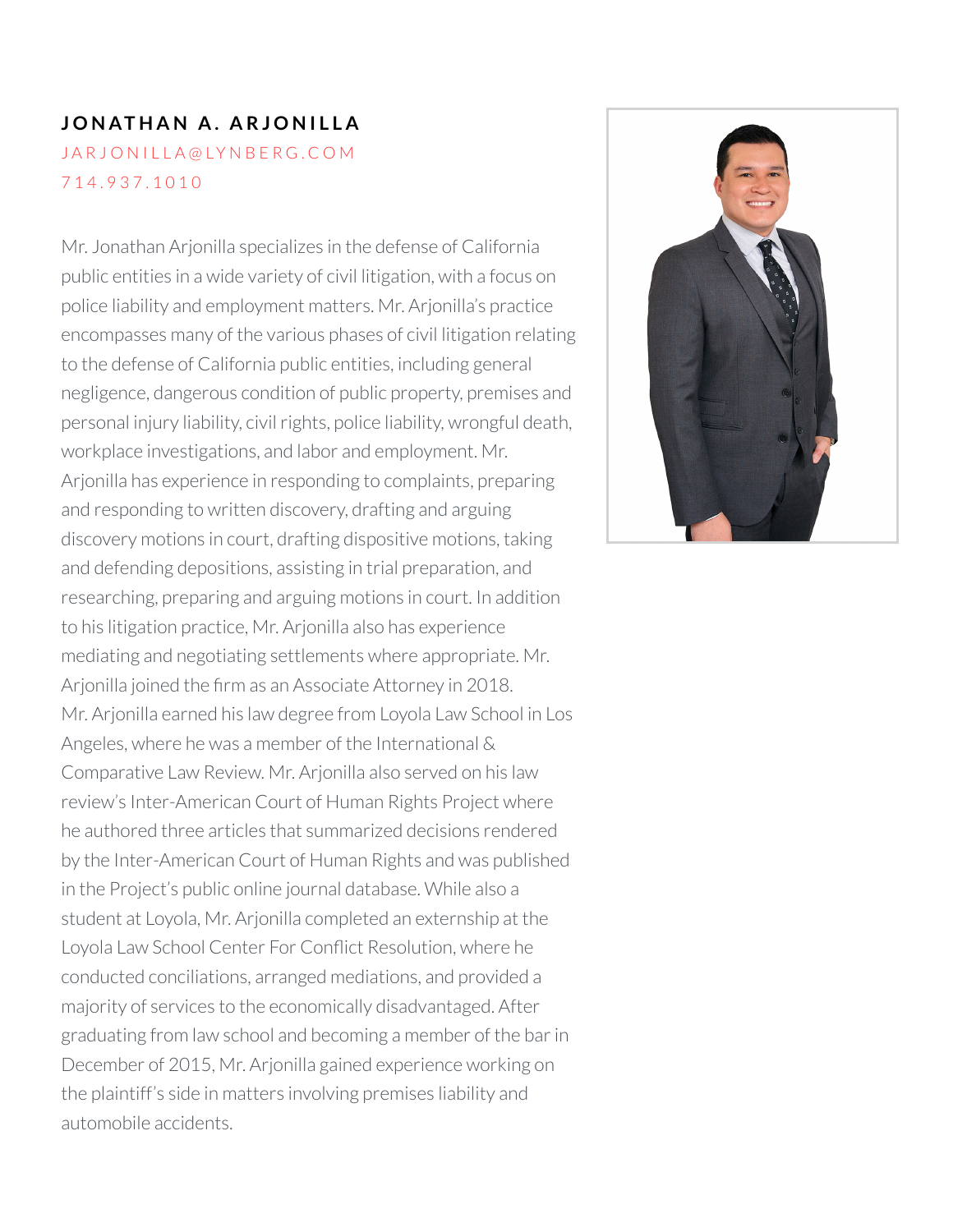As of 2018, Mr. Arjonilla has been admitted to practice in the United States District Court for the Central District of California.

When not working, Mr. Arjonilla enjoys adventurous outings with his daughter and son, cooking breakfast for his wife and children, filming and editing home video projects, hosting competitive game nights, attending sporting events and traveling.

#### **Connect with [Jonathan](https://www.linkedin.com/in/jonathan-jono-arjonilla-50321a1b) on LinkedIn**

### **G E N E R A L**

**P o s iti o n a t L & W**

- Associate Attorney

#### **P r a c ti c e A r e a s**

- Civil Rights
- Labor and Employment
- General Torts
- Police Liability Defense
- Premises Liability Defense
- Public Entity Defense

# **E D U C AT I O N**

#### **L e g a l**

- Juris Doctor
- Loyola Law School, Los Angeles
- 2015

### **U n d e r g r a d u a t e**

- B.A., Criminology, Law & Society
- University of California, Irvine
- 2009

**P RO F E S S I O N A L**